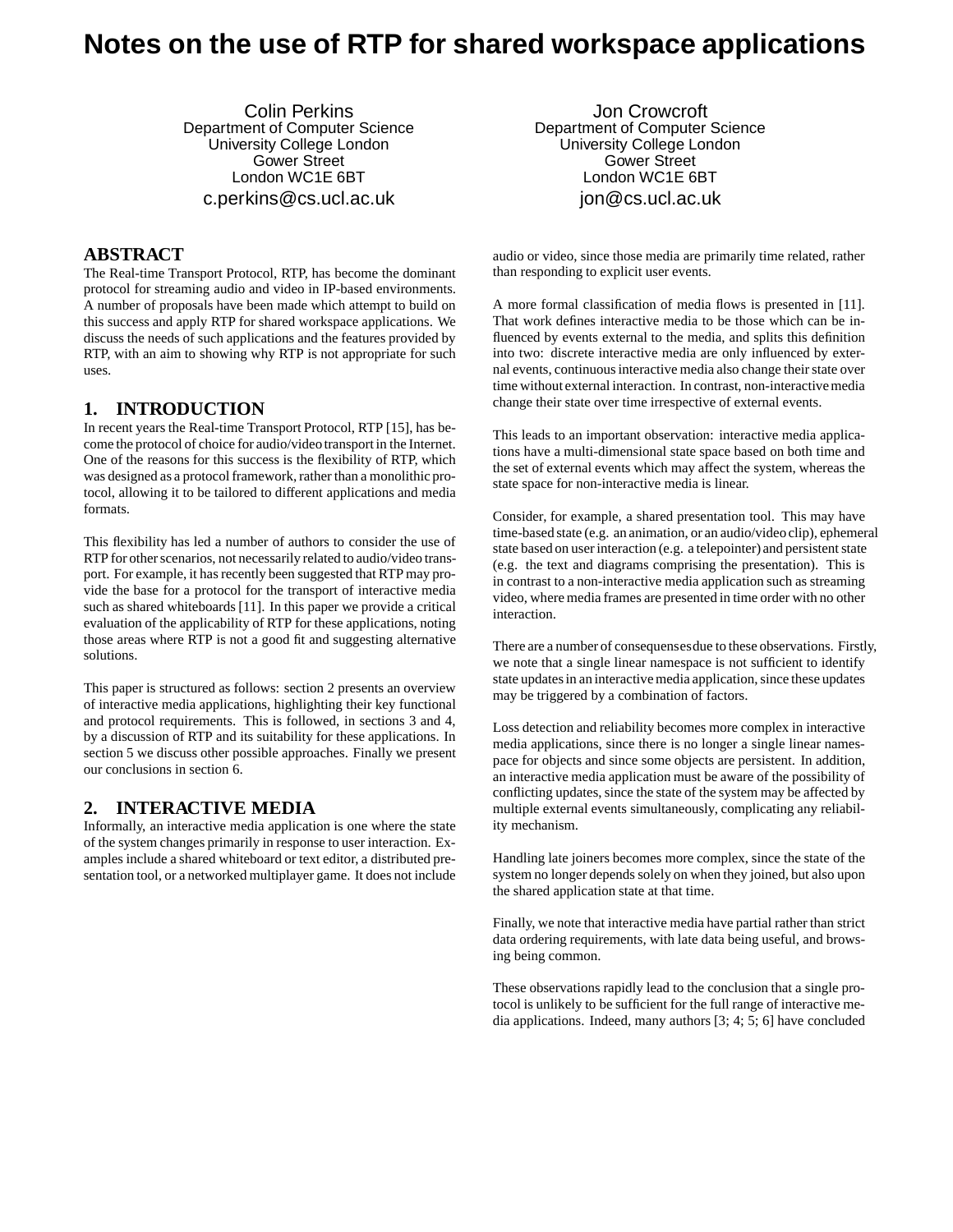that application level framing [2] is a requirement for such applications.

There are, however, a number of features in common across a broad range of interactive media applications, and those features can potentially be abstracted into a common protocol framework. In particular, it has been observed that many applications need structured application data unit (ADU) names [12], a simple mechanism for the detection of packetloss, a means of distinguishing different types of data, a means of identifying participants, and a timestamping mechanism.

It has also been observed that it is *not* necessary to include common reliability and error recovery schemes, or mechanisms for handling late joiners, since applications have a wide and disjoint range of requirements in these areas.

# **3. OVERVIEW OF RTP**

RTP is a protocol framework designed to provide end-to-end delivery services for data with real time characteristics, including payload type identification, timestamping, sequence numbers, source identification and reception quality feedback. It draws heavily on the notion of application level framing [2] to provide mutability to different application scenarios, and efficient adaptation to different network conditions. These characteristics have lead a number of authors to consider the use of RTP for interactive media applications. In this section we review RTP in some detail, this will be followed in section 4 by a critique of the use of RTP for interactive media.

An application using RTP as its transport is expected to provide a single media stream with real time characteristics. Such a media stream comprises a number of application data units, which

- are ephemeral, with no long lived name
- are timed, and require timely delivery
- are ordered
- may come in a range of different types
- are associated with a named source
- are useful if delivered unreliably, but some feedback on reception quality is needed

These features are provided by a fixed packet header which is applied to each data packet. In addition, the RTP control protocol provides approximate membership information and reception quality feedback.

An RTP data packet comprises a fixed header, followed by an optional header extension and the application data. The format of the fixed header is shown in figure 1.

RTP provides a single sequence numberspace, used to detect packet loss and misordering. The sequence number increases by one for each packet sent, regardless of the contents of the packet and hence does not provide structured naming of application data units.

The RTP timestamp reflects the sampling instant of the first octet in the payload. It is a free running clock at a rate natural to the media format; for example the audio sampling rate or the 90kHz video

| 1 2 3 4 5 6 7 8 9 0 1 2 3 4 5 6 7 8 9 0 1 2 3 4 5 6 7 8 9 |    |                 |  |  |
|-----------------------------------------------------------|----|-----------------|--|--|
|                                                           |    |                 |  |  |
| $V = 2  P X$<br> M <br>CC                                 | PТ | sequence number |  |  |
|                                                           |    |                 |  |  |
| timestamp                                                 |    |                 |  |  |
| -------------------------------------                     |    |                 |  |  |
| synchronization source (SSRC) identifier                  |    |                 |  |  |
|                                                           |    |                 |  |  |
| contributing source (CSRC) identifiers (if any)           |    |                 |  |  |
|                                                           |    |                 |  |  |
|                                                           |    |                 |  |  |
| optional header extension                                 |    |                 |  |  |
|                                                           |    |                 |  |  |
|                                                           |    |                 |  |  |
| payload data                                              |    |                 |  |  |
|                                                           |    |                 |  |  |
|                                                           |    |                 |  |  |

**Figure 1: An RTP data packet header**

clock chosen to be a common multiple of PAL and NTSC framerate. It must be of sufficient resolution to achieve accurate synchronisation and to measure network jitter.

The RTP timestamp denotes the playout order for application data units. Ifthose ADUs are resequenced before transmission it will not be monotonically increasing in the packets as received.

Since the RTP timestamp is derived from the media clock, and each media stream is transported in a separate RTP session, it is not possible to synchronize media streams from the information contained in the data packets alone. The mapping from RTP timestamp to realtime is obtained via sender report packets, described later.

The combination of sequence number and timestamp is sufficient to uniquely identify each application data unit. Due to the ephemeral nature of ADUs, there is no external mapping onto long lived names, and no feedback on the reception of individual ADUs is provided.

Each participant in an RTP session is identified by a 32 bit synchronisation source (SSRC) identifier included in each data packet. The SSRC is chosen randomly when joining a session, and a mechanism for resolving collisions is included. It should be noted that the SSRC is an ephemeral identifier, which is not suitable for long-term data naming. A mapping from SSRC to a canonical name is provided by source description control packets, described later.

RTP supports the concept of mixers, which combine data from multiple sources. Each data packet may include a list of contributing sources (CSRCs) for this purpose.

The RTP data packet header also includes a payload type identifier field, to differentiate payload formats. The mapping from payload format to payload type number is provided by either a static profile definition (e.g. [14]) or non-RTP signalling (e.g. via SDP [7] carried in SIP [9]).

Finally, a marker is included as a hint for the receiver to indicate that this ADU denotes a significant event in the media stream. The significance of a packet with the marker present is unknown to an application which is not familiar with the ADU semantics.

In addition to media transport, RTP provides a separate reporting and control protocol, RTCP.This control protocol works by periodic rate controlled multicast from each participant, such that the average aggregate control traffic rate is 5% of the data rate. The interval between transmissions of control packets from each participant is at minimum once every 5 seconds, randomised up to 50% in either di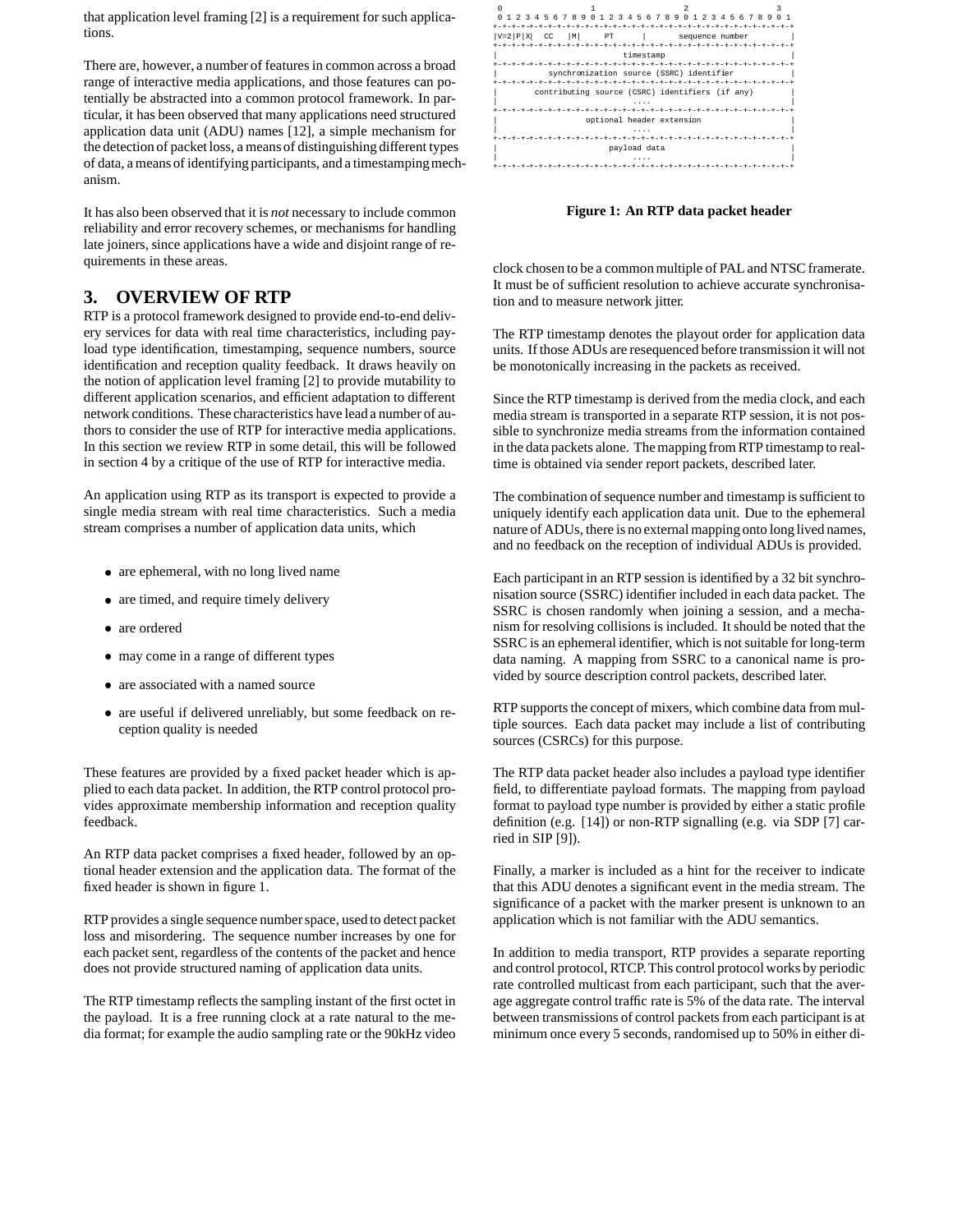rection. This reporting interval increases as the number of members in an RTP session increases, such that RTCP cannot be considered a timely protocol.

There are four types of RTCP packet: sender report, receiver report, source description and BYE. Multiple control packets may be transported in a single compound packet. Control packets are associated with their sender by SSRC.

An RTCP sender report has two functions: it maps between the RTP media clock and an NTP format timestamp giving wallclock time, and it provides a packet and octet count for the media stream (allowing the data rate to be estimated). The mapping between RTP and NTP time allows receivers to perform inter-media synchronisation (e.g. for lipsync [10]) and in conjunction with information from receiver reports allows the sender to estimate the round trip time to all receivers. As their name implies, sender report packets are only sent by those members who are actively transmitting data.

Receiver reports are sent by all members who receive media data during a reporting interval. They contain a report block for each active source, that report block contains

- the fraction of packets lost this interval
- the cumulative number of packets lost
- the extended highest sequence number received
- an estimate of the network induced timing jitter
- the timestamp from the last sender report (LSR)
- the delay since receiving the last sender report (DLSR)

The LSR and DLSR fields are included so that senders may estimate the round trip time to each receiver.

The estimate of the network timing jitter assumes that packets are evenly spaced, for example as is the case with most network audio applications. If packets are not evenly spaced in time, the estimate of the jitter will be incorrect.

Source description packets provide a mapping from SSRC to a canonical name for each participant. The canonical name comprises the participant's username and network address(e.g. colin@128.16.32.159), and so is consistent across restarts of a media tool, for example, but is not persistent or long-term consistent. In addition, other personnal details such as participant names, email addresses and location may optionally be transported. Finally, BYE packets inform others participants that a member of the session is about to leave.

As discussed earlier, RTP is a protocol framework rather than a complete protocolspecification. In order to be complete, RTP needs one or more payload format specifications and profiles.

Payload format specifications detail how particular media formats, such as audio and video encodings, are transported in RTP.They define the mapping from the codec output bitstream to an RTP packet stream, including any payload specific header information to be carried at the beginning of the payload section of an RTP data packet. More detail on the design of RTP payload format specifications can be found in [8].

An RTP profile defines a mapping from payload formats to payload type numbers, and may redefine some features of the baseRTP header. The RTP specification [15] has this to say on the subject:

"The existing RTP data packet header is believed to be complete for the set of functions required in common across all the application classes that RTP might support. However, in keeping with the ALF design principle, the header may be tailored through modifications or additions defined in a profile specification while still allowing profile-independent monitoring and recording tools to function."

These modifications and additions include the ability to change the size of the payload type field to include additional marker bits, add additional fixed headers to the data packet header, define new RTCP packet types and extend sender/receiver reports with additional fixed header fields.

It should be noted that profiles are not permitted to redefine the existing header fields, since that would affect the operation of profile independent monitoring and recording tools.

### **4. RTP FOR INTERACTIVE MEDIA?**

We have presented the requirements of interactive media applications in section 2, and the features afforded by RTP in section 3. We now address the issue of how well RTP fits the needs of interactive media applications.

The features of RTP data packets which are directly relevent to interactive media applications include the payload type, synchronisation source, marker and padding bits.

The sequence number performs two roles in RTP: detection of packet loss and ADU naming. Interactive media applications may still benefit from detection of packet loss via the sequence number, but it is likely to be insufficient to identify ADUs in an interactive media application due to the non-linear namespace in such applications [12].

The semantics of the RTP timestamp are different to those expected by most interactive media applications, being based on a free running linear clock of relevence to the media. Whilst most interactive media applications can use a timestamp, they have no concept of a media clock and a better fit can be made by using wallclock time as their timestamp (this also implies that the mapping from the media clock to wallclock time via sender reportsis not useful for these applications, although a clock synchronization protocol may be required to align the participants' ideas of wallclock time).

It should further be noted that many interactive media applications employ some form of reliability, whereby data packets are retransmitted to repair lost data. The use of a media timestamp to determine playout of such packets, as would be done following the RTP model, is clearly dubious. Figure 2 showsthe RTP adaptive playout model, where media samples are buffered based on the observed jitter in the network and RTP timestamps, to regenerate the inter-ADU timing necessary for correct playout of the media (see, for example, [13] for a more detailed discussion of this process). An interactive media application typically does not have to regenerate the timing of a media stream before playout, and can often play ADUs as soon as they are received, or use late ADUs for repair when they would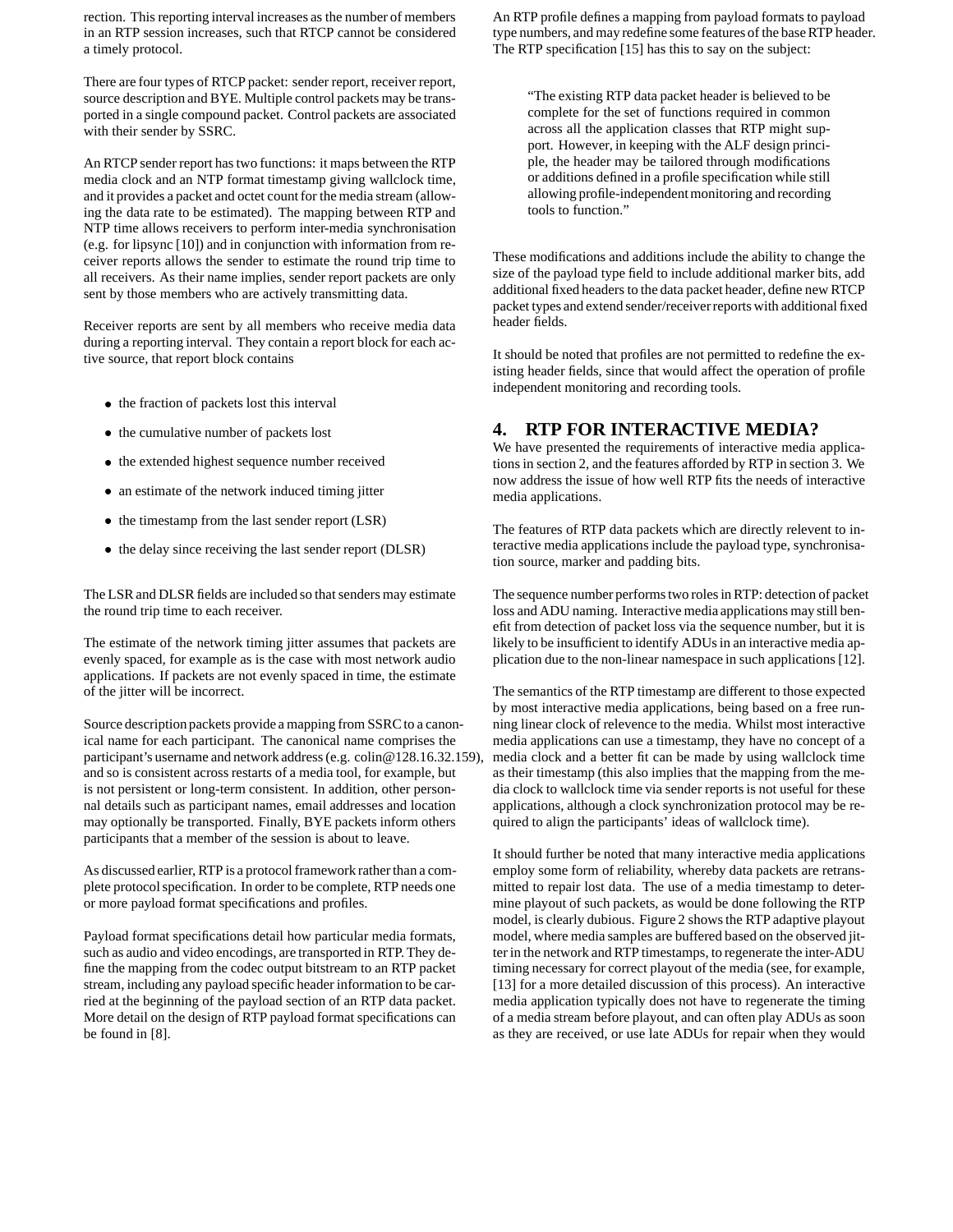

#### **Figure 2: Adaptive media playout in an RTP application**

have to be discarded by an application following the standard RTP playout model.

Of the four types of RTCP packet (sender report, receiver report, source description and bye), we have previously noted that RTCP sender report packets are of little use to interactive media applications, since their primary purpose isto convey the mapping between the RTP media clock and the real-time NTP clock. Since interactive media applications do not have a comparable media clock, this mapping is redundant.

This does not necessarily mean that the concept of sender reports is of no use to interactive media applications. It may be possible to use some form of sender report to inform receivers of the progress of a transmission, helping with the detection of tail-loss, or to allow estimation of the round trip time between receivers. Such sender report packets will, however, differ from those used by RTCP.

The concept of reception reports is valid for interactive media applications, but the details of the report are likely to differ from those used by RTP.

The statistics relating to loss fraction and cumulative number of packets lost are meaningful only if packets are transmitted with a unique sequence number per packet, and retransmissions are not used (or if a retransmitted data packet has a different sequence number from the original). This is not to say that analogous measurements cannot be derived for interactive media applications, but unless these fields are calculated in exactly the same way as per [15] those applications which are using the original definition will be confused by reception reports using a different definition for these fields.

The extended sequence number field in a reception report is not useful for those interactive media applications which use structured sequence numbers, since it relates to the linear RTP sequence number space. If a linear sequence number space is applied to data packets, with structured sequence numbers being carried within the payload, then the extended sequence number will be meaningful, but perhaps not useful.

The interarrival jitter field in a reception report gives meaningfulresults only if data packets are sent regularly. Since interactive media applications typically have non-regular data transmission patterns, this field will often be valid but meaningless.

The LSR and DLSR fields are useful if the application uses sender reports.

Source description and BYE packets may be used unchanged, although since sender and receiver report packets are not appropriate in their existing form, it may be necessary to change the packing rules for compound RTCP packets.

It is important to note that RTP explicitly allows for profile independent media applications, and it is not legal to redefine the calculation of the existing header fields, since this would confuse those applications expecting standard RTP (for example, a profile independent reception quality monitor or recording tool). An extension mechanism allows additionalinformation to be carried inRTP/RTCP packets, allowing applications which require extra functionality.

The rules for when to transmit RTCP packets may not be appropriate for an interactive media application. The transmission rate was designed to scale to very large groups by dynamically adjusting the interval such that a constant rate of 5% of the data bandwidth is assigned to RTCP. The result is that an RTP application cannot send an RTCP packet at an arbitrary time, and must obey fixed transmission rules. Violating these will affect the operation of other (profile independent) applications which may be using the standard RTCP transmission rules.

For example, it is not appropriate to use RTCP as a mechanism to request retransmission of data packets since that would limit the chances for retransmission requests to those when the rate-limited RTCP packets can be sent.

Another example is the use of RTCP to convey data (as a signalling protocol) since this will affect the rate at which we can convey signalling messages. An application which relys on this signalling may be performance limited by the low rate at which RTCP operates.

To summarise, we believe that the needs of interactive media applications are not well met by RTP.

# **5. RELATED WORK**

The primary motivation for this work was the RTP/I protocol [11], an attempt to define an RTP profile suitable for use by interactive media applications. That work provides an interesting and useful taxonomy of media applications (interactive vs non-interactive and discrete vs continuous), and addresses a number of important problems in the transport of interactive media – application level naming of ADUs and reliability, synchronisation with RTP media streams and recording of interactive media applications.

The major flaw of RTP/I, in our opinion, is the decision to make the protocol an RTP profile, rather than using RTP as a useful point in the design space from which to start work, and discard those aspects which are not useful. This shows itself in the design of an RTP/I data packet, where the header is twice the size of an RTP header due to the inclusion of a sub-component sequence number and identifier, in addition to the sequence number in the RTP header. In addition, the mapping from sub-component identifier to an application meaningful name is done via a new RTCP packet type, as are state queries. As previously mentioned, the rate limits for RTCP will seriously impact the performance of the system if they are followed, and if not could impact the performance of other RTP applications monitoring/recording an RTP/I session.

The RTP/I work does not deal with these issues, nor of the applicability or otherwise of the RTP timestamp, sequence number, receiver report statistics and use of sender reports.

As an alternative the Reliable Multicast Framing Protocol [3] and the Reliable Multicast Framework [4] both derive protocol frameworks for reliable multicast, with requirements similar to those of many interactive media applications.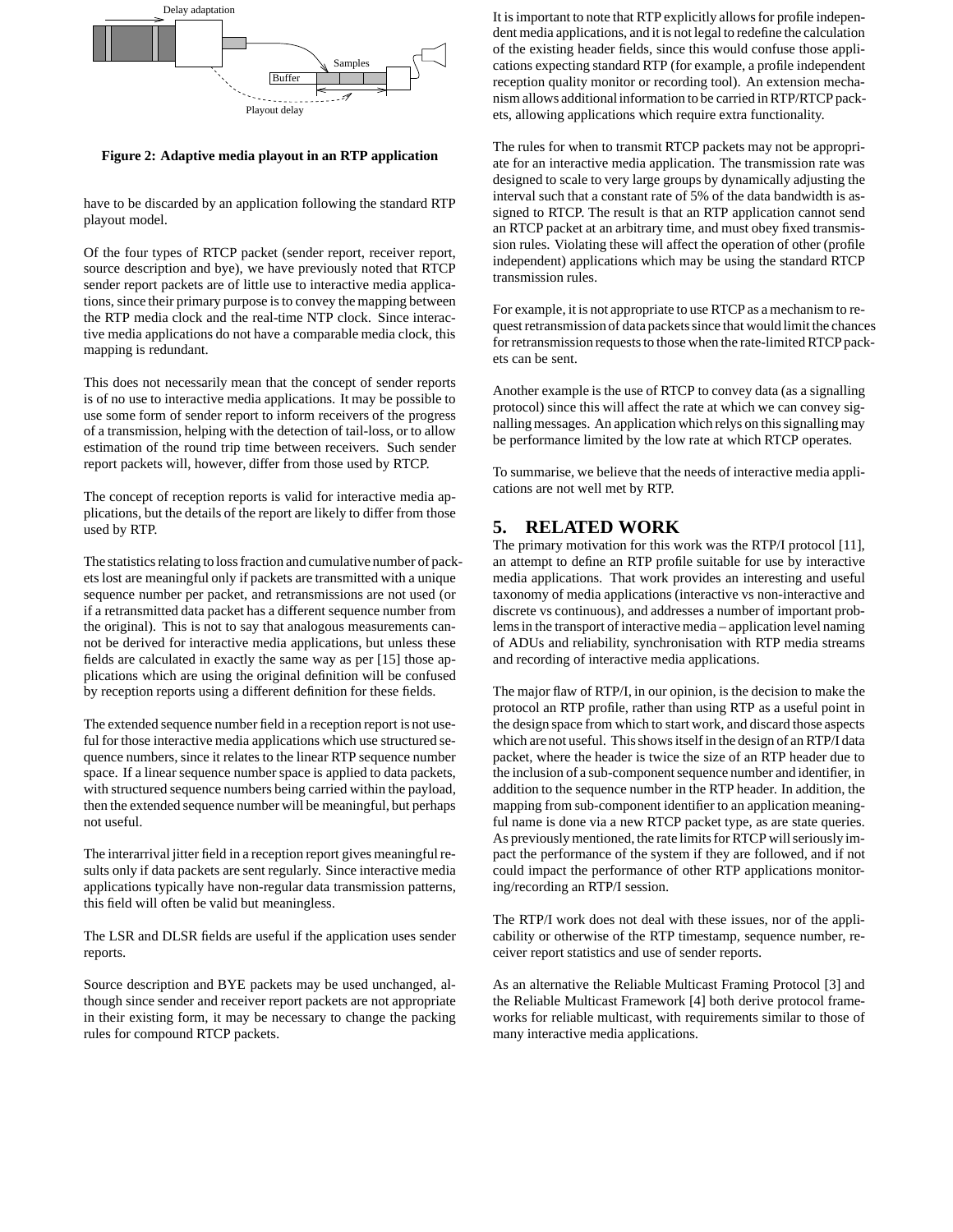The Reliable Multicast Framing Protocol [3] was designed as a generic protocol framework for reliable multicast; hence it is directly applicable to interactive media applications. It shares much of the same philosophy as RTP, but has a number of significant differences resulting from the different focus adopoted.

Like RTP, the RMFP specifies the format of an ADU header and a number of session packets (e.g. reception report). Those packets, whilst similar in concept have somewhat different structure and semantics to those of the corresponding RTP headers. Consider, for example, the RMFP data packet header illustrated in figure 3.

| 1 2 3 4 5 6 7 8 9                                                            | 0 1 2 3 4 5 6 7 8 9 0 1 2 3 4 5 6 7 8 9<br>0 <sub>1</sub> |  |  |
|------------------------------------------------------------------------------|-----------------------------------------------------------|--|--|
| $ V $ $ P R F S E X $<br>PAYLOAD TYPE<br>+-+-+-+-+-+-+-+<br>--+-+-+-+-+-+-+- | LENGTH                                                    |  |  |
| SOURCE ID                                                                    |                                                           |  |  |
| SEQUENCE NUMBER                                                              | OBJECT ID                                                 |  |  |
| NAME LENGTH                                                                  | ADII NAME                                                 |  |  |
| +-+-+-+-+-+-+-+-+<br>ADII NAME                                               |                                                           |  |  |

#### **Figure 3: An RMFP data packet header**

The RMFP data packet header includes a sequence number, object identifer and ADU name. However, RMFP does not specify the semantics of these fields - they must be defined by a profile specification for a particular class of applications (for example [1]). This allows considerable flexibility, and removes many of the problems associated with the use of RTP for interactive media: the semantics of the sequence number can now fit the application, and structured ADU names can be directly used.

RMFP ADUs also include bits in the header to indicate if this packet is a retransmission or contains forward error correction (FEC) information. The explicit inclusion of these bits allows for applications which can use jitter information to calculate this, without having to include such retransmitted data which adversly affects these statistics in RTP.

RMFP also does not include a timestamp. This removes another problem with the use of RTP, since there is no implicit or explicit media playout model in RMFP and applications can use ADUs in any desired order. However, it introduces a problem - it is not possible to directly synchronise RMFP data with an RTP flow. An RMFP profile can specify a timestamp and playout model if it is desired for a particular class of applications.

Like RTP, the RMFP has separate flows for data packets and session messages. It also introduces a third flow for control packets. This allows control packets to be sent at any desired rate, rather than being limited to the session data rate as happens with RTP control packets.

All in all, we consider RMFP to be a much better fit for interactive media applications than is RTP, although both derive from the same philosophy of protocol design.

The Reliable Multicast Framework, RMF [4] attempts to solve a similar problem to RMFP. Like RMFP it defines common formats for data, control and session packets, but rather than defining a common core with a series of profile extensions, RMF focuses on the development of a 'universal receiver' which can speak any desired reliable multicast protcol. Quoting from [4]:

"A receiver's actions are specialized to conform to the requirements of a specific reliable multicast protocol as a consequence of the sender setting various fields in data packets appropriately and as a consequence of the session-level control protocols setting state information appropriately."

As a consequence of this, it is difficult to categorize RMF since the behaviour can vary significantly. It does, however, have a number of features which are useful for interactive media applications and avoids many of the problems of using RTP in this area.

For example RMF includes bits in the header to indicate that this packet is a retransmission (to avoid confusion of reception quality statistics) and to allow for segmentation and reassembly of ADUs. It also provides for flexible reception quality feedback, avoiding the limitations of RTCP RR packets for this use, and for flexible repair strategies. Unfortunately, it still provides only a single sequence number and no explicit naming of ADUs, and no timestamp is included.

The opinion of the authors is that the RMF model is overcomplex for the gain provided, but it does explore a number of interesting concepts. Many, but not all, of the pitfalls of the use of RTP for interactive media are avoided.

## **6. CONCLUSIONS**

We have presented a critical overview of the use of RTP for interactive media applications such as shared workspaces, networked games, or distributed presentation tools. Our conclusion is that RTP is not the correct protocol for most such applications. Rather, RTP may form one part for the needed protocol suite, supplemented by other protocols more tuned for the needs of different parts of an interactive media application.

Many applications are best designed around the use of multiple protocols: it may be that non-interactive media are transported by RTP, interactive media by another protocol, and bulk transfer of data is handled by some form of reliable multicast. This presents no problem to a well designed system, and allows for considerable flexibility, for example by transporting the different media on different transport addresses they can be assigned to a different QoS categories. It also allows for each media to be transported by a protocol optimised for that class of application, in accordance with the principles of application level framing [2].

Finally, it is our belief that the development of a common framing protocol for interactive media is of importance. There exists a great deal of common functionality between different application classes, and it is desirable to leverage that into a single framework if possible.

## **7. ACKNOWLEDGMENTS**

This work grew of out of discussion within the European Commission Telematics for Research Programme, project RE4007. In particular, we wish to thank Martin Mauve for many stimulating conversations on this subject. We also acknowledge the careful review provided by Orion Hodson.

# **8. REFERENCES**

[1] C. Castelluccia, C.-J. Villanueva, and T. Turletti. RMFP Profile for SRM. Work in progress (Internet draft), March